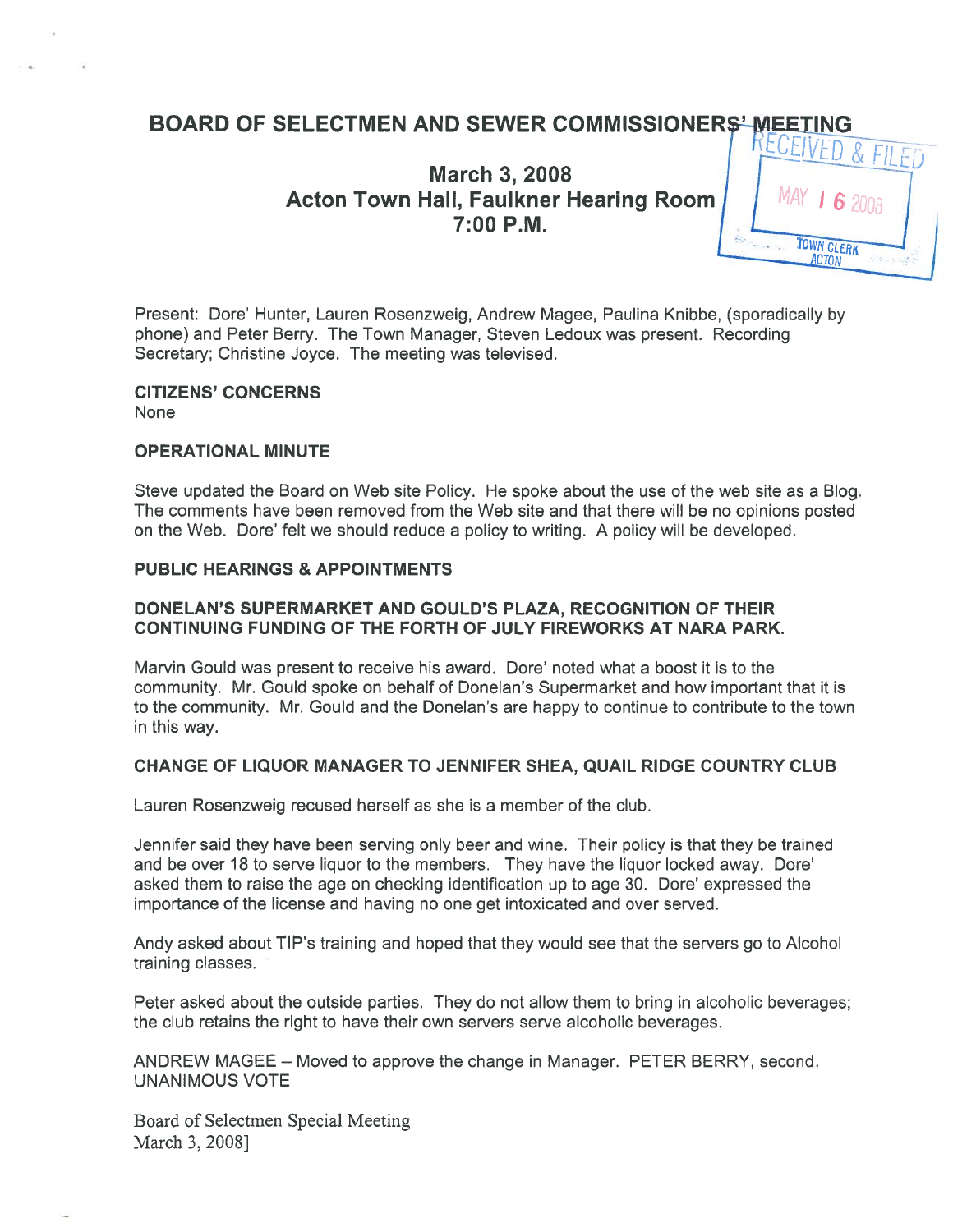#### SELECTMEN'S BUSINESS

#### ALG/2008 TOWN WARRANT DISCUSSION

Article BF Social Worker: Continue to Defer.

NARA Improvements AE: Lauren spoke about the Main Street Study and was in favor, but will still need to be deferred, and asked for more information for the next meeting. ANDREW MAGEE - Moved to approve the capital improvements including Hayward and Main and noted that the ALG plan moves forward they would be acceptable. LAUREN ROSENZWEIG second. UNANIMOUS VOTE.

Peter asked about signs on the little island on the corner and noted they are dangerous. He suggested we ask the school to remove them until we have <sup>a</sup> safer place for them at <sup>a</sup> new location. Andy said if the sign is illegal take it home before we confiscate them. It was noted that we will review this at an upcoming Board Meeting.

Removing the Deputy Police Chief from Civil Service: Peter is in favor of this article. He feels that <sup>a</sup> position at this level needs the flexibility to work with the Chief doing what the Chief thinks is appropriate. Civil Service only allows employees who work in the local force to take the test for promotion. Peter feels the highest applicant should go through an Assessment Center. Andy was reluctant to vote for this since we don't have the alternative in place. The limitation is to local and we will not have much of <sup>a</sup> pool. Andy asked that if we pass this we implement the Assessment Center concep<sup>t</sup> detailed by the Town Manager.

Steve spoke about his experience with the Assessment Center; it is much better than just <sup>a</sup> written test. Steve would always conduct an Assessment Center. PETER BERRY - Moved to recommend the article with condition that the BOS implement an Assessment Center. LAUREN ROSENZWEIG — second. UNANIMOUS VOTE

LAUREN ROSENZWEIG- Moved to recommend Article 32 and to recommend under each element of the CPC. ANDREW MAGEE — second. UNANIMOUS VOTE

Article 28 – Capital School Dept. Fire Arial ladder and highway snow blower: Under each section be listed recommended. LAUREN ROSENZWEIG Moved — to Recommend. ANDREW MAGEE- second. UNANIMOUS VOTE.

#### BOARD OF REGISTRARS OF VOTERS APPOINTMENT, KATHERINE F. ARNOLD, TERM **TO EXPIRE 6/30/11**

ANDREW MAGEE — Moved to appoint Ms. Arnold as Registrar of Voters. PETER BERRY second. UNANIMOUS VOTE

#### ALEXAN UPDATE

Peter noted that the ZBA opened the hearing and ZBA asked if it is legal to issue <sup>a</sup> 40B when there are no buildings or housing units proposed in Acton. Southborough was demanding units from Marlboro. They went to court and Marlboro did gran<sup>t</sup> units to Southborough.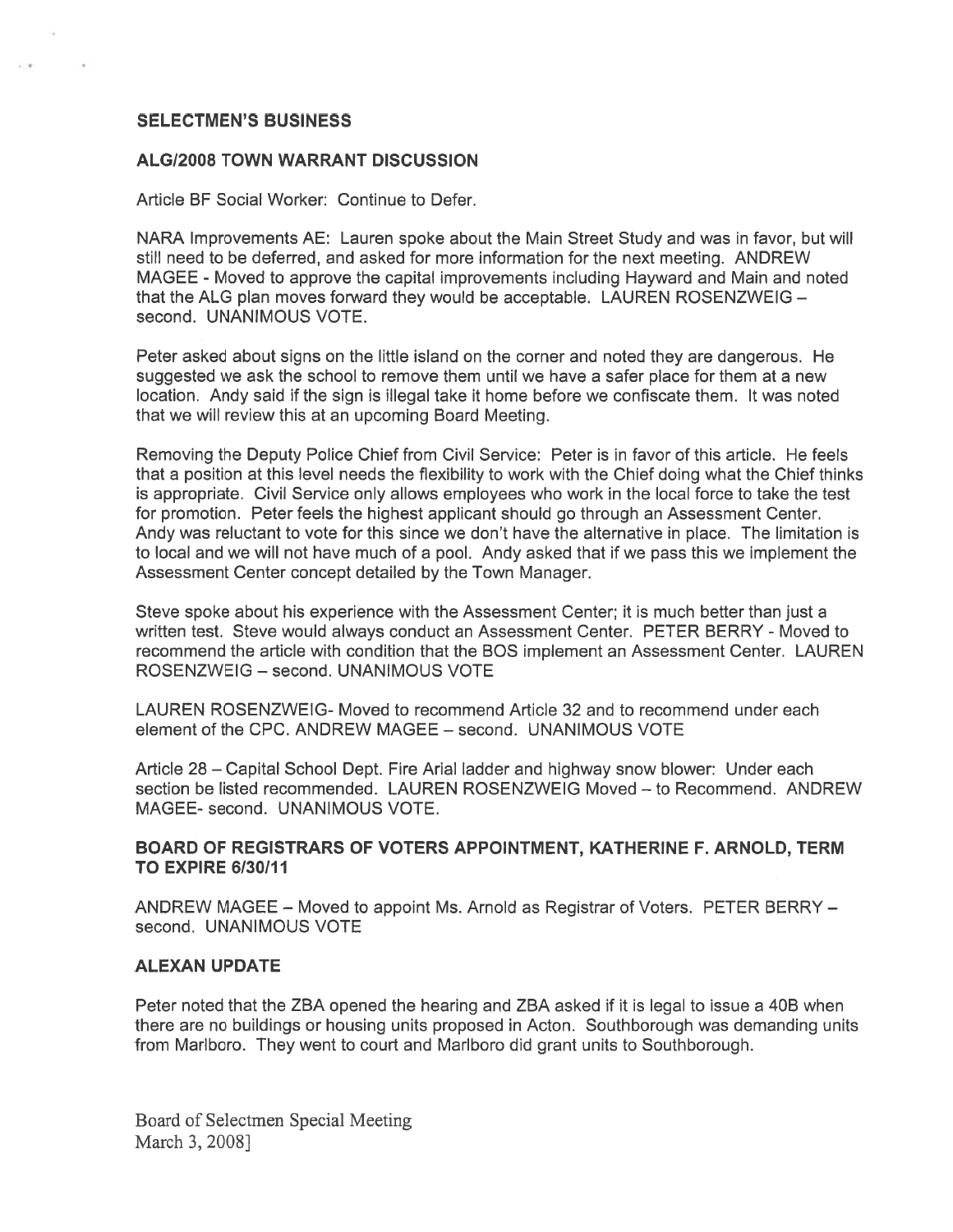Peter said that the Board would like to see access though Concord. Peter felt that they could not safely build this project. They are proposing to improve the sight lines to allow traffic to go through at 25 miles per hour. Bruce Stamski wanted it to be increased to 40 miles per hour. Peter felt we needed to have some input into this development. Peter wanted to see all chiefs ge<sup>t</sup> together and resolve some issues: fire calls, ambulance calls, etc. The new plans show no sidewalk. Peter felt the sidewalks were critical to <sup>a</sup> project of this size. Mr. Howe of Concord BOS would like to meet with the Board. The Board discussed who should attend the meeting. Dore' spoke about the impact this project will have on our roads.

Lauren noted that TAC is still reviewing this. MAPC said it is critical to see if we can ge<sup>t</sup> money to have <sup>a</sup> shuttle which would reduce the overcrowding of our streets.

Andy noted he had received the information Peter sent, although he thought that in the Southborough issue it was denied and it was over-turned by the State Housing. Then the Town of Marlborough brought DHCD to court and they came to an agreemen<sup>t</sup> on the number of houses Southborough would receive from Marlborough.

Andy thought we could not arbitrarily down size <sup>a</sup> 40B. Peter asked if we should meet with Concord and express our reservations and ask for mitigation for us. Lauren and Peter will meet with Concord.

#### BANNER POLICY REVIEW.

Mr. Lock asked for <sup>a</sup> change in the banner policy to reflect the time away and they asked that the banner be hung. Dore' said it was an equitable change. DORE' HUNTER - Moved to approve the change in the policy to reflect return from <sup>a</sup> substantial time in <sup>a</sup> combat area. PETER BERRY- second. UNANIMOUS VOTE.

#### SELECTMEN'S BUSINESS

ALG - Dore' asked that he and Lauren be allowed to issue the compromise developed by Peter Ashton at ALG.

Andy would like to see us come to something that is agreeable to all. Andy was concerned about the debt and concern of NESWC, and monies back to free cash ending up in the schools budget as <sup>a</sup> non-reoccurring item. Andy said that the comment has been made that NESWC and Free Cash are the same animal, but Andy said, once we spend NESWC it is gone forever.

Andy noted that the most important thing in the budget is the parity issue and he will go to the floor for that.

Dore' asked for <sup>a</sup> consensus for Peter Ashton's compromise. He can't see us going into an override next year in this economic climate.

Lauren said we will need to look at our budgets next year at ALG. It was noted that FinCom is generating materials for next year.

Peter asked if we are still swapping the Free Cash for NESWC under Peter Ashton's Plan; Dote' felt not.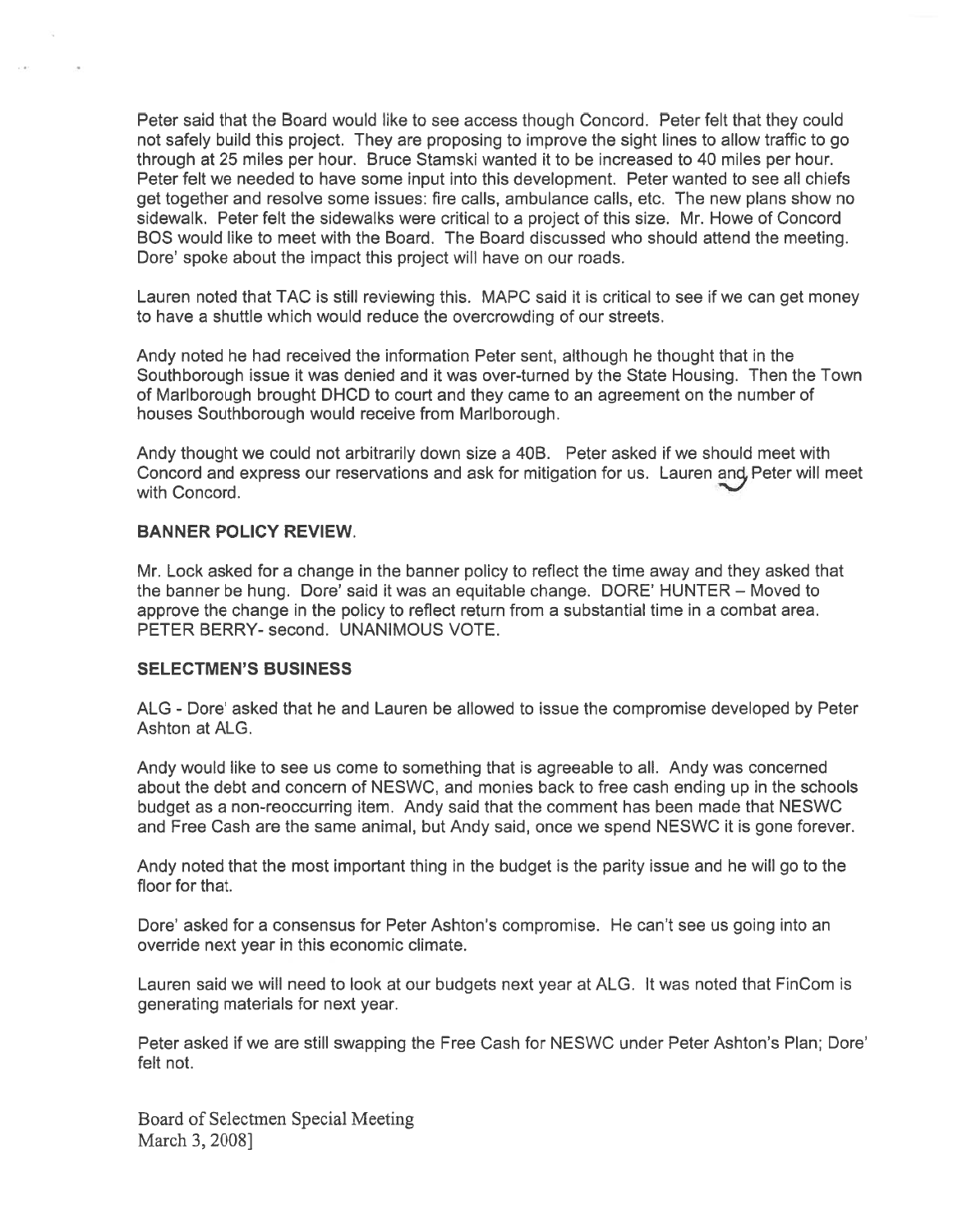Peter asked about the Budget and the loaning of <sup>a</sup> million to the schools, and asked if we were still able to look at Free Cash and NESWC to lower the tax rate. Peter is in favor of not taxing "to the max." In times of recession he is in favor of keeping the money in the tax payers pocket as well as the government.

Dote' said that when we don't have any review outside of new growth; it is hard to ge<sup>t</sup> along with 2 1/2 given the inflationary world we live in. The prudent thing to do is husband our resources and we need to adjust to live in <sup>a</sup> leaner government. This is <sup>a</sup> balance we need to work with,

Andy and Peter said that Lauren and Dore' should go to ALG with Peter Ashton's comprise.

#### OTHER BUSINESS

Lauren spoke about the surveys that will be sent about the Comprehensive Plan. They will have <sup>a</sup> visioning meeting at the Parker Damon Building.

Lauren said the TIP will be out soon and Roland reviews and we will keep Bruce Freemen Rail Trail on the TIP

Lauren reported on the MAGIC Meeting.

Andy spoke about the meeting about sewers and financial issues in that regard - on Wednesday<br>12<sup>th</sup> at 7:00 pm at the COA Building

Peter said that they have finished the Cell Tower Bylaw and hopefully the final draft is what is in the bylaw.

Dote' reported his attendance at the Chinese function that was held at the school. They were very impressed and Dote' urged people to take advantage of the revised policy on Non-Alien Residents to serve on Boards and Committees.

Dore' spoke about the FETAG and the curb cut approval that was given.

Dote' noted the increase of e-mail from CAC members he is receiving from Concord and Lexington.

Paulina announced that <sup>a</sup> week from this coming Wednesday the Sidewalk Committee will be meeting in 204 to look at the first cut of sidewalks

#### TOWN MANAGER'S REPORT

None

#### CONSENT

ANDREW MAGEE — Move to accep<sup>t</sup> the Consent Calendar with Extra item, Cable TV Committee appointment of Les Gerhardt. LAUREN ROSENZWEIG - second. UNANIMOUS VOTE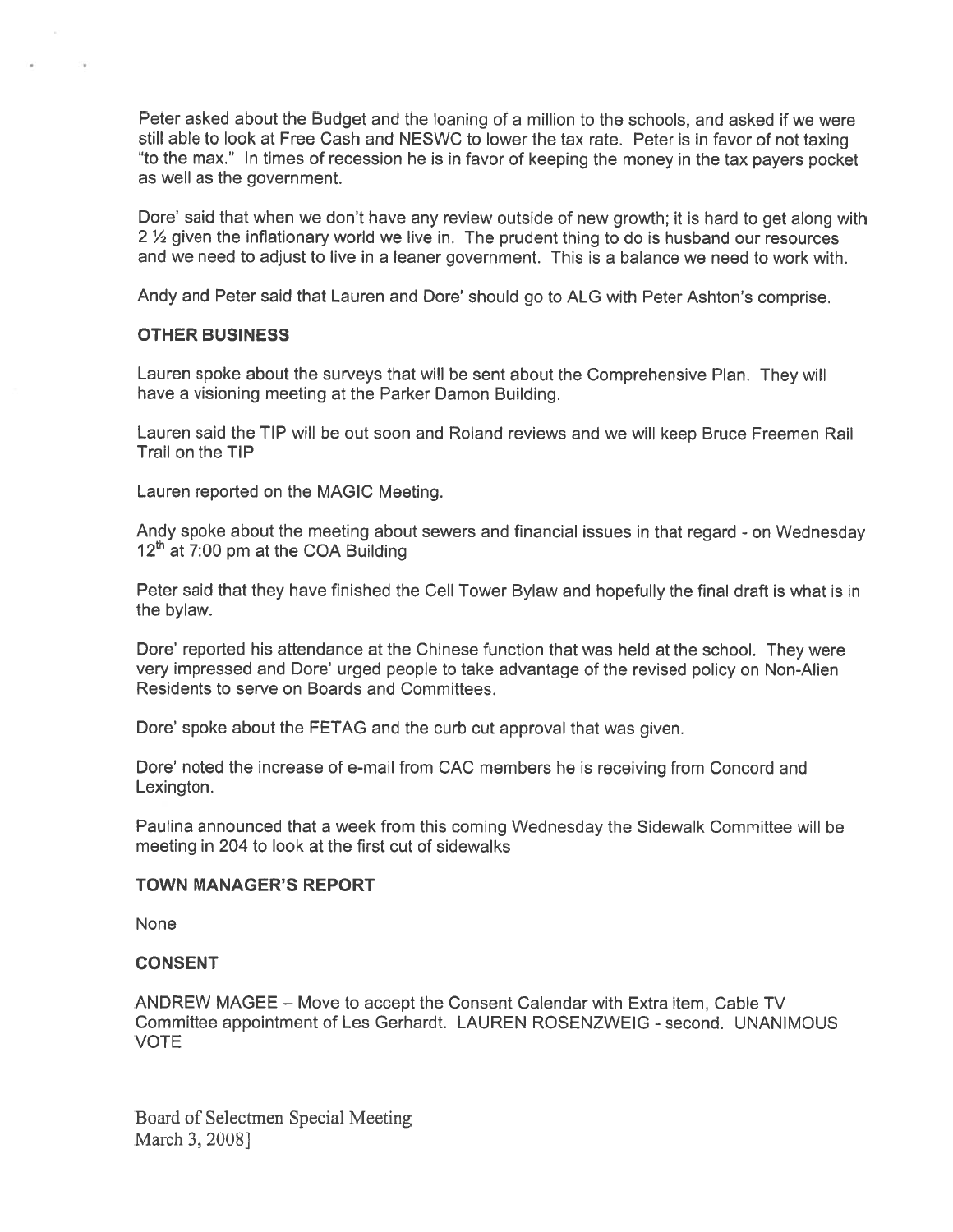#### EXECUTIVE SESSION

ò.

Andrew Magee — Moved to go into executive session to discuss litigation and to come out of the Executive Session only to close this meeting. All AYES.

Christine Joyce, Regarding Secty

/

Date  $/2\sqrt{2}$  2008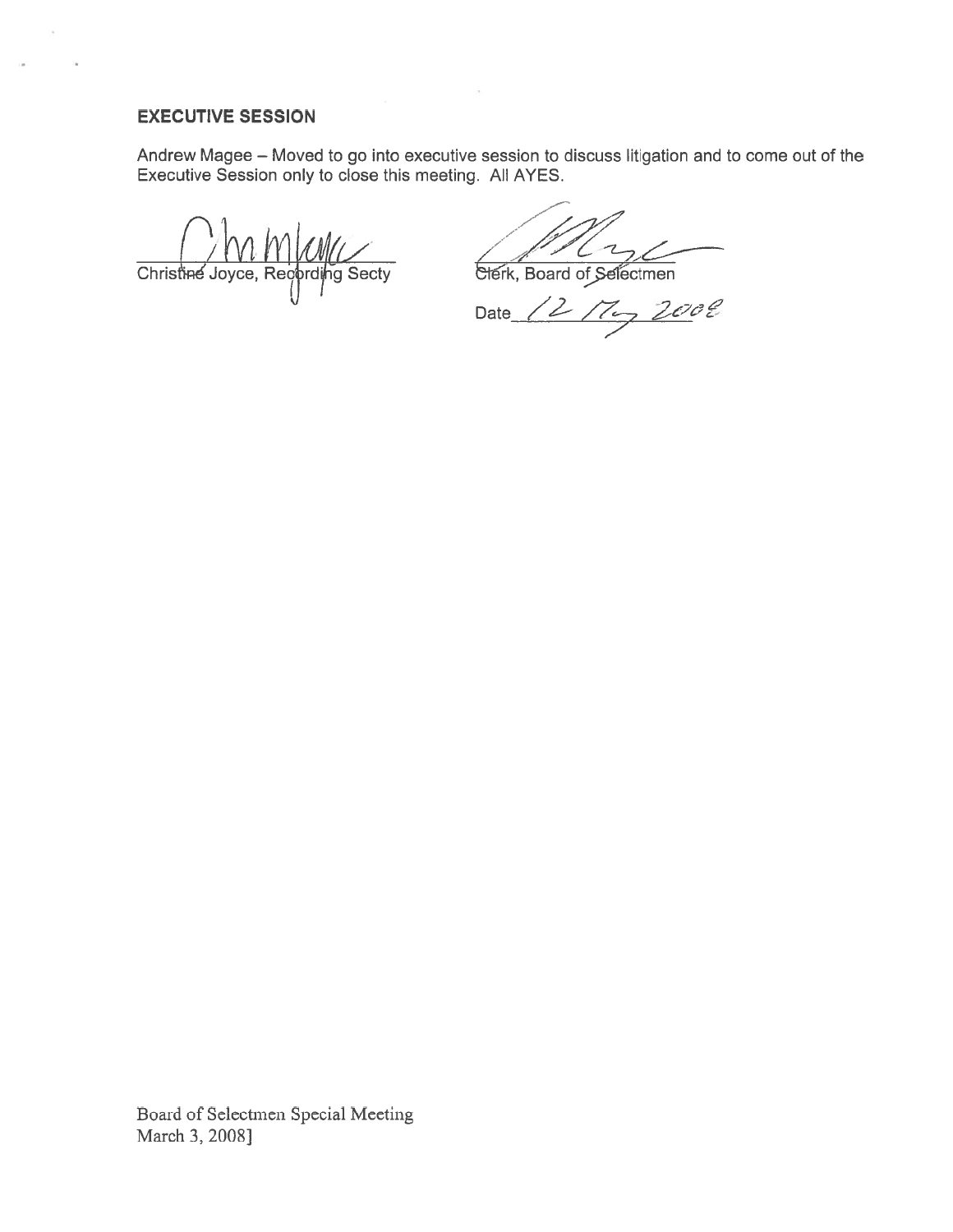# BOARD OF SELECTMEN & SEWER COMMISSIONERS' MEETING AGENDA

# Francis Faulkner Meeting Room Town Hall March 3, 2008 7:00 PM

### I. CITIZENS' CONCERNS

# II. PUBLIC HEARINGS AND APPOINTMENTS

- 1. 7:02 OPERATIONAL MINUTE The Town Manager will provide <sup>a</sup> brief repor<sup>t</sup> on topics of interest.
- 2. 7:10 DONELAN'S SUPERMARKET AND GOULD'S PLAZA, RECOGNITION OF THEIR CONTINUING FUNDING OF THE FOURTH OF JULY FIREWORKS AT NARA PARK No Materials Enclosed
- 3. 7:20 CHANGE OF LIQUOR MANAGER TO JENNIFER SHEA, QUAIL RIDGE COUNTRY CLUB, 354 GREAT ROAD Enclosed <sup>p</sup>lease find materials in the subject regard, for Board consideration.

### III. SELECTMEN'S BUSINESS

- 4. ALGI2008 TOWN WARRANT DISCUSSION Enclosed please find materials in the subject regard, for Board consideration.
- 5. BOARD OF REGISTRARS OF VOTERS APPOINTMENT, KATHERINE F. ARNOLD, TERM TO EXPIRE JUNE 31, 2011 Enclosed please find materials in the subject regard, for Board consideration.

### 6. ALEXAN UPDATE

Selectman Berry will update the Board in the subject regard

No Materials Enclosed.

# IV. CONSENT AGENDA

# 7. ACCEPT GIFT, BOARD OF HEALTH

Enclosed <sup>p</sup>lease find <sup>a</sup> <sup>g</sup>ift of \$2,500.00 from Emerson Hospital to help fund the 2008 Wellness University Program, for Board consideration.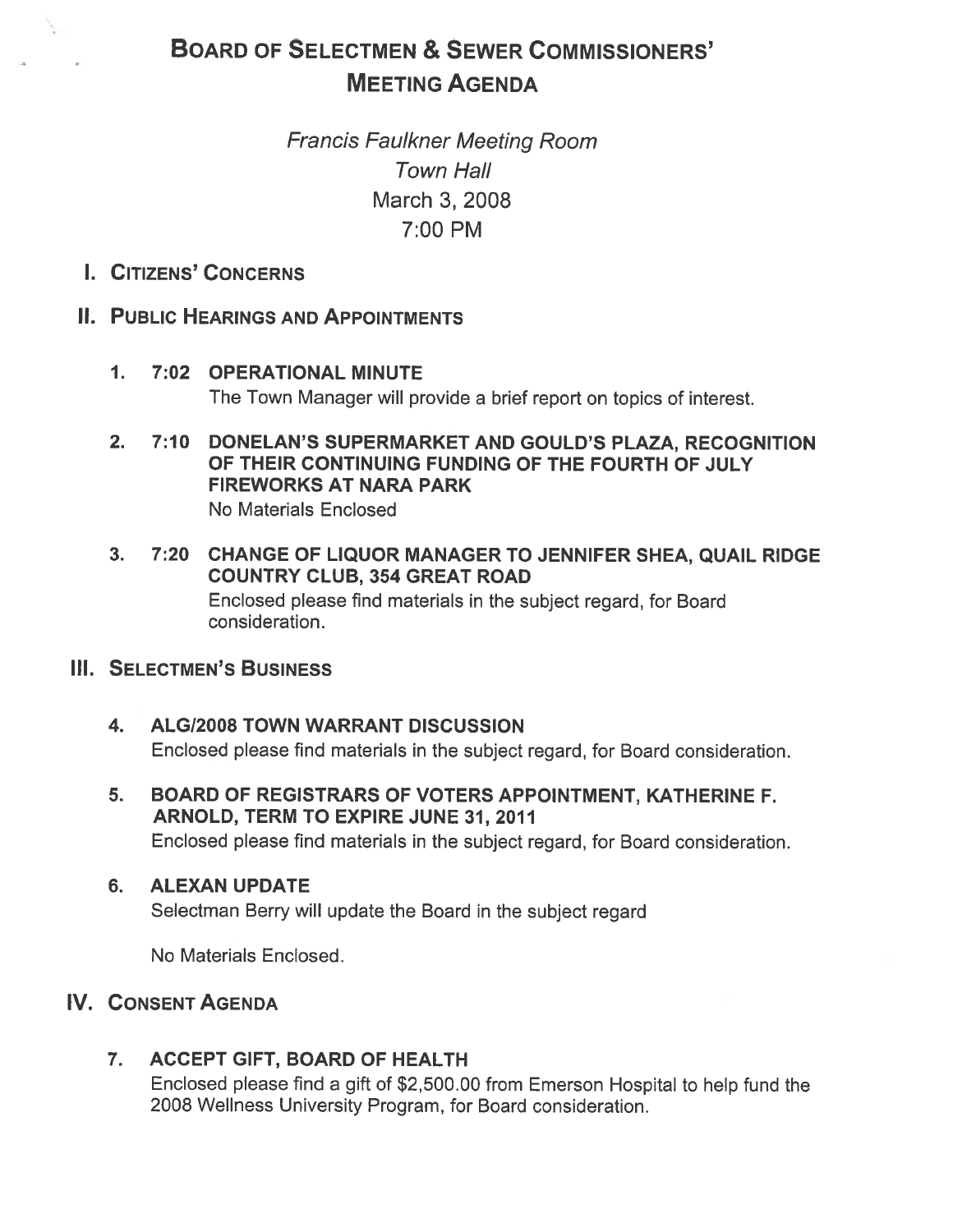### 8. ACCEPT GIFT, CITIZENS' LIBRARY

Enclosed <sup>p</sup>lease find <sup>a</sup> <sup>g</sup>ift of \$250.00 from the Citizen's Library Auxiliary to be used to purchase <sup>a</sup> homework table, for Board consideration.

### 9. ACCEPT GIFT, CITIZEN'S LIBRARY

Enclosed <sup>p</sup>lease find <sup>a</sup> <sup>g</sup>ift of \$946.00 from the Citizen's Library Auxiliary, to be used to fund Tot Time, for Board consideration.

### 10. ACCEPT GIFT, CITIZENS' LIBRARY

Enclosed <sup>p</sup>lease find <sup>a</sup> <sup>g</sup>ift of \$60.00 from Corrine Orcutt for the purchase of <sup>a</sup> Decorative fireplace screen, for Board consideration.

- 11. OBSOLETE MATERIALS DISPOSAL, WEST ACTON CITIZENS' LIBRARY Enclosed <sup>p</sup>lease find materials in the subject regard, for Board consideration.
- 12. OBSOLETE MATERIALS DISPOSAL, ACTON MEMORIAL LIBRARY Enclosed <sup>p</sup>lease find materials in the subject regard, for Board consideration.
- 13. GARDEN CLUB PLANT SALE, REQUEST THE USE OF THE TOWN **COMMON**

Enclosed <sup>p</sup>lease find materials in the subject regard, for Board consideration.

14. IRON WORKS FARM REQUEST TO USE THE TOWN HALL PARKING LOT AND BOTTOM FLOOR, APRIL 21, 2008 FOR A TROLLEY TO AND FROM THE HOSMER HOUSE.

Enclosed <sup>p</sup>lease find materials in the subject regard, for Board consideration.

### V. EXECUTIVE SESSION

There will be <sup>a</sup> need for an Executive Session

No Materials Enclosed

### ADDITIONAL INFORMATION

Enclosed <sup>p</sup>lease find additional correspondence that is strictly informational and requires no Board action.

### MINUTES PENDING VOTES

February 25, 2008

## PENDING COMMITTEE APPOINTMENTS

Mike Fisher, TAC, Les Gerhardt, Cable Advisory Committee, Antoinette Hersey, Associate Member, Conservation

### FUTURE AGENDAS

March <sup>17</sup> April 7, Town Meeting Begins April 28, <sup>2008</sup>